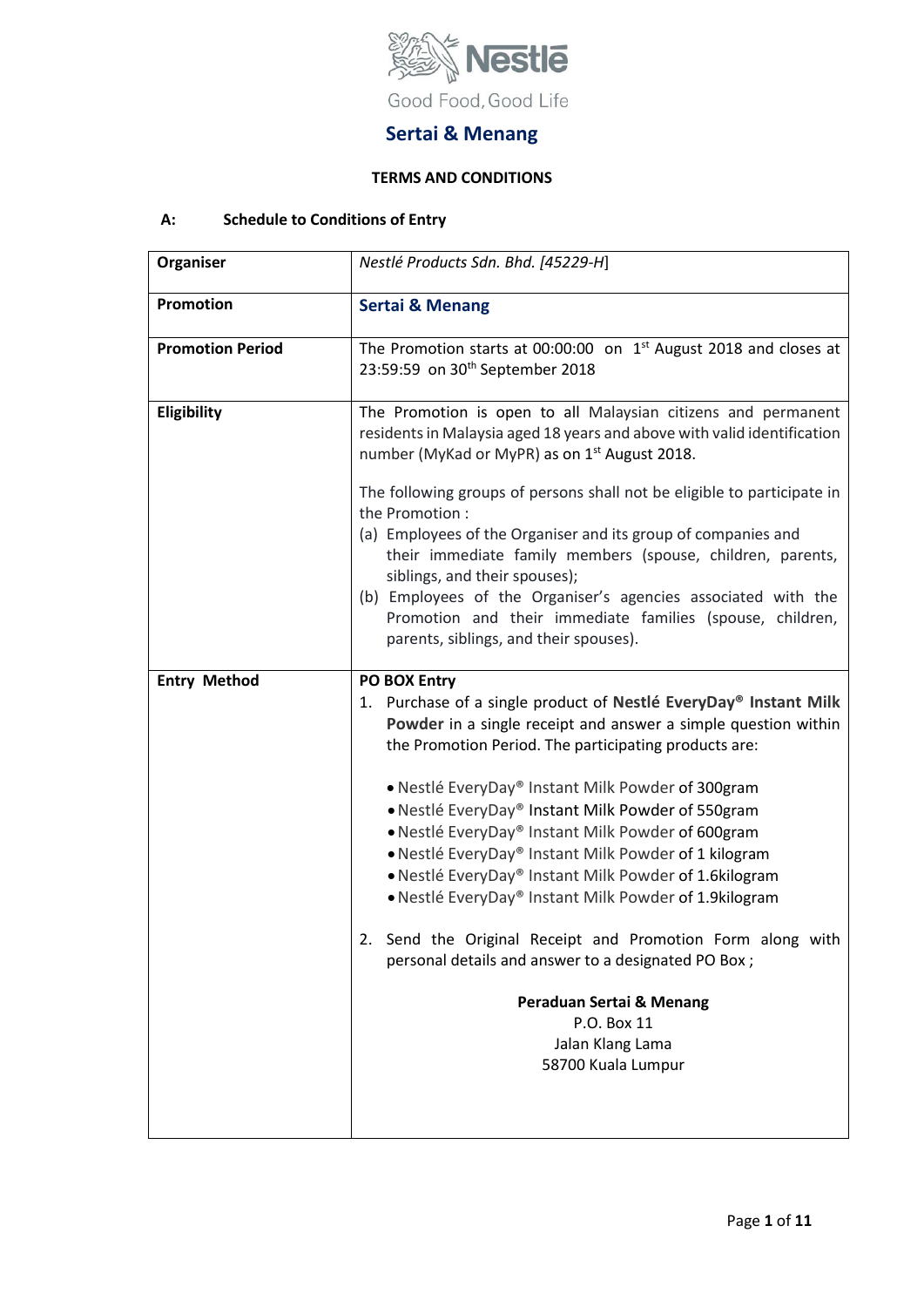|                        | 3. Each valid entry, completed with the required information<br>received by the Organizer during the Promotion Period will be<br>serialized.                                                                                                                                                                                                                                                                                                     |
|------------------------|--------------------------------------------------------------------------------------------------------------------------------------------------------------------------------------------------------------------------------------------------------------------------------------------------------------------------------------------------------------------------------------------------------------------------------------------------|
|                        | 4. For every one (01) purchased of participating Nestlé EveryDay®<br>Instant Milk Powder in a single original printed tax invoice<br>receipt, one (01) serial number will be allocated to the entry. If<br>the original single printed tax invoice receipt contains the<br>purchased of three [03] Nestlé EveryDay® Instant Milk Powder,<br>the participant will be entitled for three [03] serial numbers as<br>Promotion entries and so forth. |
|                        | 5. There is no limit to the amount of entries with valid purchases<br>during the Promotion Period.                                                                                                                                                                                                                                                                                                                                               |
|                        | <b>WhatsApp Entry</b>                                                                                                                                                                                                                                                                                                                                                                                                                            |
|                        | 1. Purchase of a single product of Nestlé EveryDay® Instant Milk<br>Powder in a single receipt and answer a simple question within<br>the Promotion Period. The participating products are:                                                                                                                                                                                                                                                      |
|                        | • Nestlé EveryDay® Instant Milk Powder of 300gram<br>• Nestlé EveryDay® Instant Milk Powder of 550gram<br>• Nestlé EveryDay® Instant Milk Powder of 600gram<br>• Nestlé EveryDay® Instant Milk Powder of 1 kilogram<br>• Nestlé EveryDay® Instant Milk Powder of 1.6kilogram<br>• Nestlé EveryDay® Instant Milk Powder of 1.9kilogram                                                                                                            |
|                        | 2. Send a clear picture of the Original Receipt stipulating;<br>Tax<br>Invoice Number, Date Of Purchase, Participating Product and<br>Answer for the Promotion question to a dedicated WhatsApp<br>number; 0178800994.                                                                                                                                                                                                                           |
|                        | 3. Each valid entry, completed with the required information<br>received by the Organizer during the Promotion Period will be<br>serialized.                                                                                                                                                                                                                                                                                                     |
|                        | 4. For every one (01) purchased of participating Nestlé EveryDay®<br>Instant Milk Powder in a single original printed tax invoice<br>receipt, one (01) serial number will be allocated to the entry. If<br>the original single printed tax invoice receipt contains the<br>purchased of three [03] Nestlé EveryDay® Instant Milk Powder,<br>the participant will be entitled for three [03] serial numbers as<br>Promotion entries and so forth. |
|                        | 5. There is no limit to the amount of entries with valid purchases<br>during the Promotion Period.                                                                                                                                                                                                                                                                                                                                               |
| <b>Entry Deadline</b>  | All entries must be received by the Organiser on or before                                                                                                                                                                                                                                                                                                                                                                                       |
|                        | 23:59:59 on 30 <sup>th</sup> September 2018<br><b>Verification of Entries</b>                                                                                                                                                                                                                                                                                                                                                                    |
| <b>Judging details</b> |                                                                                                                                                                                                                                                                                                                                                                                                                                                  |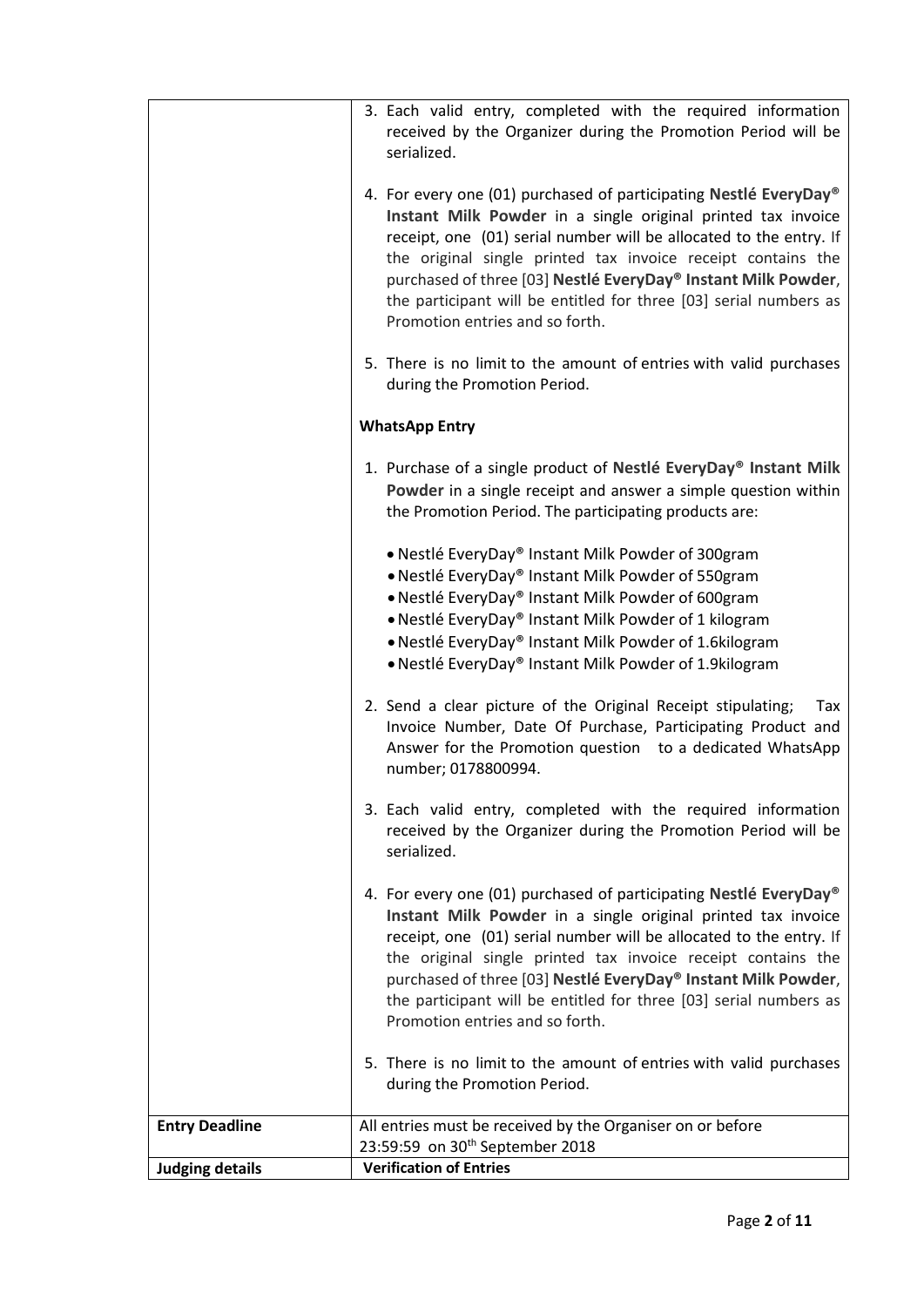| Original Tax Invoice receipt indicating the Product(s) and Values<br>$\bullet$<br>, Receipt Number, date and Outlet                                      |
|----------------------------------------------------------------------------------------------------------------------------------------------------------|
| Validity of the Purchased date<br>$\bullet$<br>All Required Personal details, Correct answer and purchase<br>$\bullet$                                   |
| requirement fulfilled<br>No alteration of receipt in any form; Store name, Items<br>$\bullet$                                                            |
| Purchased, Prices and Transaction Date<br>Hand Written Tax Invoice Receipt, Purchase Order and Delivery<br>$\bullet$                                     |
| Note will not be accepted as proof of purchase.<br>E-Commerce Tax Invoice receipt will be accepted as proof of<br>٠                                      |
| purchase.                                                                                                                                                |
| <b>Winner Announcement</b>                                                                                                                               |
| Winners will be notified via SMS. The list of winners will also be<br>the<br>Facebook<br>website<br>announced<br>on                                      |
| https://www.facebook.com/dearnestle/ and on the Organizer's website<br>https://www.dearnestle.com.my/events-and-happenings                               |
| <b>Winner Selection:</b>                                                                                                                                 |
| Participants are eligible to win a maximum of two prizes during the<br>Promotion Period;                                                                 |
| a. one [01] Consolation Prize and one [01] Grand Prize OR                                                                                                |
| b. one [01] Consolation Prize and one [01] First Prize OR<br>c. one [01] Consolation Prize and one [01] Second Prize                                     |
| The Organiser will allocate serial numbers for each entries received and                                                                                 |
| approved by the Organiser to be a successful entry each period,<br>throughout the Promotion Period according to the submitted "Qualified                 |
| Entry" and collectively the "Qualified Entries". A set of serial numbers will<br>be allocated for the Qualified Entries starting from serial number "1". |
| <b>Consolation Prize - Weekly</b>                                                                                                                        |
| There are a total of ninety [90] Consolation Prizes to be won throughout<br>the Promotion Period. If the total number of serials allocated based on      |
| the eligible entries received during the Promotion Period weekly is<br>10,000, this number will be divided with the allocated for ten [10] prizes        |
| weekly, for example: $10,000 \div 10 = 1000$ . The multiplication number in                                                                              |
| this case is 1000.                                                                                                                                       |
| The Consolation Prize winner is the 1000th serial number entry as the first<br>winner and the 2000th serial number entry as the second winner and        |
| subsequent serial numbers with the multiplication of 1000.<br>A total of                                                                                 |
| ten [10] participants are set with a multiple of 1000; example of winning<br>serial numbers 1000, 2000, 3000 and hereafter will be declared as the       |
| winners.                                                                                                                                                 |
| The rounding formula will be performed if the entries are as follows:<br>$12,358 \div 10 = 1235.80$ where the decimal value arises, the number will be   |
| rounded to the nearest single digit number = 1236. Serial number 1236                                                                                    |
| and its following multiplier numbers will be selected as the winners, for<br>example 2472, 3708, 4944 and so on.                                         |
| <b>Weekly Prize Tabulation</b>                                                                                                                           |
|                                                                                                                                                          |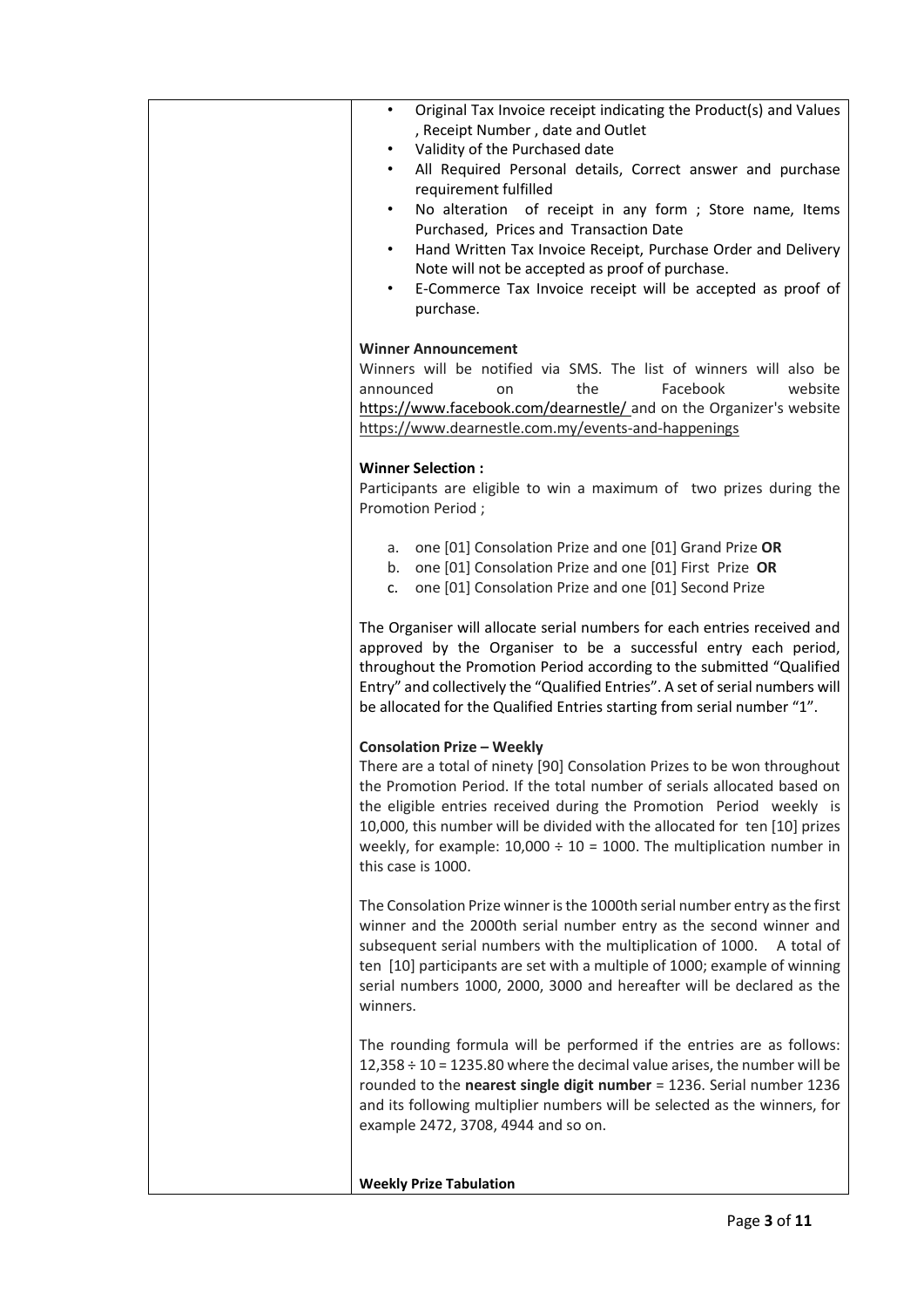| $1^{st}$ August 2018 – 5 <sup>th</sup> August 2018<br>1.<br>$6^{th}$ August 2018 – 12 <sup>th</sup> August 2018<br>2.<br>13 <sup>th</sup> August 2018 - 19 <sup>th</sup> August 2018<br>3.<br>20 <sup>th</sup> August 2018 - 26 <sup>th</sup> August 2018<br>4.<br>27th August 2018 - 2 <sup>nd</sup> Sept 2018<br>5.<br>3rd Sept 2018 - 9th Sept 2018<br>6.<br>$10^{th}$ Sept 2018 - $16^{th}$ Sept 2018<br>7.<br>17th Sept 2018 - 23rd Sept 2018<br>8.<br>24 <sup>th</sup> Sept 2018 - 30 <sup>th</sup> Sept 2018<br>9.                                             |
|-----------------------------------------------------------------------------------------------------------------------------------------------------------------------------------------------------------------------------------------------------------------------------------------------------------------------------------------------------------------------------------------------------------------------------------------------------------------------------------------------------------------------------------------------------------------------|
| <b>Second Prize</b><br>There are three [03] Second Prize to be won throughout the<br>Promotion Period. The winners will be selected; If the total serial<br>number allocated based on the eligible entries received during the<br>Promotion Period (11,000 entries/serial numbers) along with the<br>deduction of ninety [90] Consolation Prize winners and thus dividing<br>with the allocated three (03) third prizes, for example; $11,000 - 90 =$<br>$10,910 \div 3 = 3636.66$ The multiplication number in this case is 3636.66.                                 |
| The rounding formula will be performed if the number of entries<br>arises the decimal value, the number will be rounded to the nearest<br>single digit number and the multiple serial numbers will be selected<br>as the winner.                                                                                                                                                                                                                                                                                                                                      |
| The Second Prize winner is the 3637th serial number entry as the first<br>winner and the 7374 <sup>th</sup> serial number as the second winner and<br>subsequent serial numbers with the multiplication of 3637. A total of<br>three [03] participants are set with a multiple of 3327; example of<br>winning serial number 3637, 7374 and hereafter will be declared as<br>the winners.                                                                                                                                                                              |
| <b>First Prize</b><br>There are two [02] First Prize to be won throughout the Promotion<br>The winners will be selected; If the total serial number<br>Period.<br>allocated based on the eligible entries received during the Promotion<br>Period (11,255 entries/serial numbers) along with the deduction of<br>ninety [90] Consolation winners and three [03] Second Prize winners<br>, and thus dividing the allocated two (02) First prize winners, for<br>example; $11,255 - 90 - 3 = 11162 \div 02 = 5581$ . The multiplication<br>number in this case is 5581. |
| The rounding formula will be performed if the number of entries<br>arises the decimal value, the number will be rounded to the nearest<br>single digit number and the multiple serial numbers will be selected<br>as the winner.                                                                                                                                                                                                                                                                                                                                      |
| The First Prize winner is the 5581th serial number entry as the first<br>winner and the $11162th$ serial number as the second winner (with the<br>multiplication of 4989), hereafter will be declared as the winners.                                                                                                                                                                                                                                                                                                                                                 |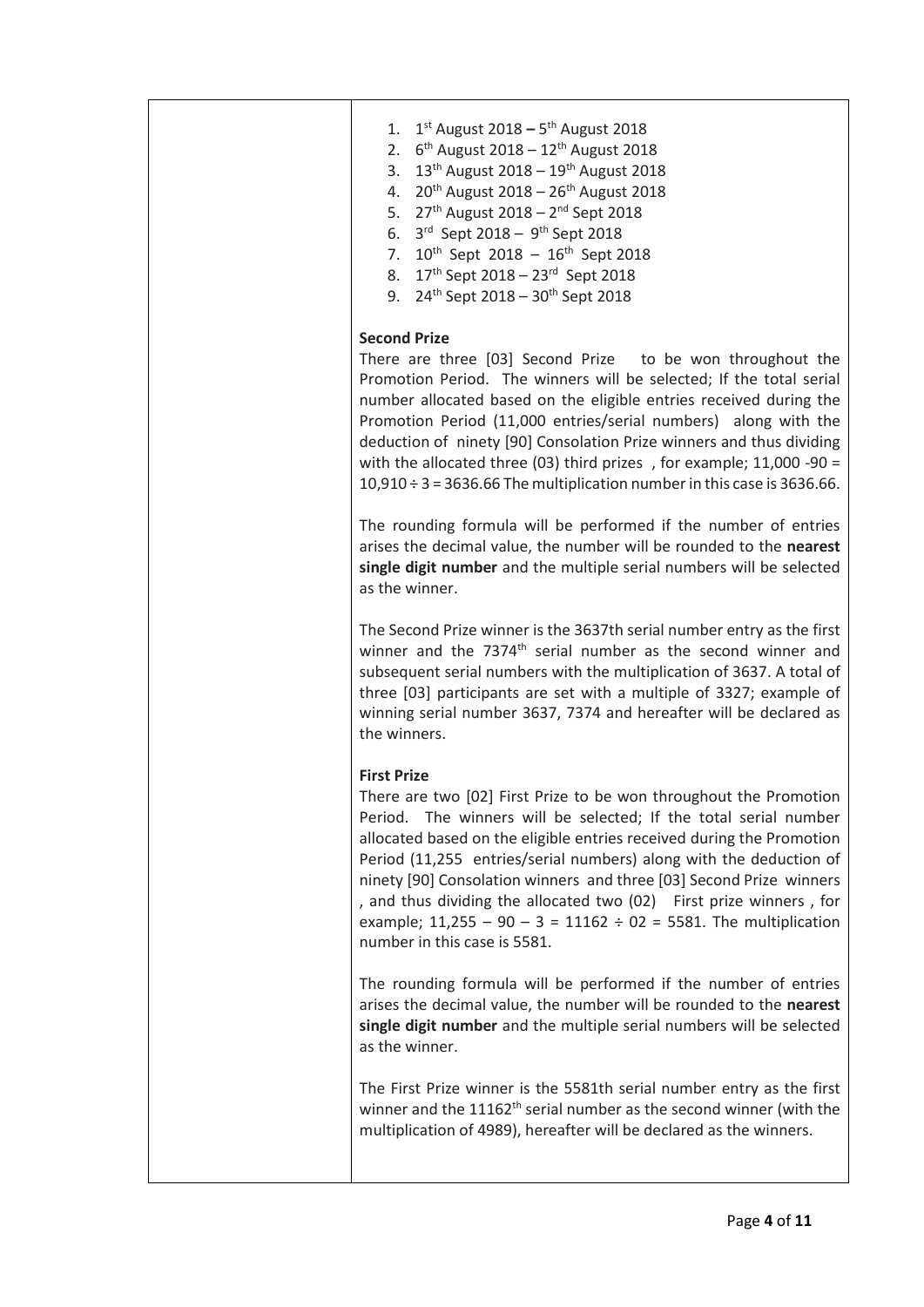|                                  | <b>Grand Prize</b><br>There is one [01] Grand Prize to be won for the Promotion Period. The<br>odds of winning the Grand Prize depends on the total number of<br>eligible Entries received during the Promotion Period.<br>If the total numbers of serials allocated based on the eligible entries<br>received during the whole Promotion Period is 300,000, the number<br>will then be divided with the duration of Promotion Period; two [02],<br>for example; $340,000 \div 2 = 150,000$ . The Grand Prize winner is the<br>entry serial number of 150,000 <sup>th</sup> . |
|----------------------------------|-------------------------------------------------------------------------------------------------------------------------------------------------------------------------------------------------------------------------------------------------------------------------------------------------------------------------------------------------------------------------------------------------------------------------------------------------------------------------------------------------------------------------------------------------------------------------------|
|                                  | A rounding formula will be performed if the total number of eligible<br>Entries received during the Promotion Period to win the Grand Prize<br>arises a decimal value, the number will be rounded to the nearest<br>single digit number. The number will be selected as the Grand Prize<br>winner; for example; $310,323 \div 2 = 155,161.5$ The Grand Prize winner<br>is the entry serial number of 155,162.                                                                                                                                                                 |
| <b>Prizes</b>                    | 1.<br>GRAND PRIZE; 1 X Perodua Bezza<br>First Prize ; 2 X Modenass Kriss MR2<br>2.<br>3.<br>Second Prize ; 3 X Smart Phone<br>Consolation Prize; 90 Weekly Winners of Cash Giveaway worth<br>4.<br>RM100 each (10 winners per week for 9 Weeks)                                                                                                                                                                                                                                                                                                                               |
| <b>Prize Claim/Delivery Date</b> | All prizes will be processed for delivery or collection after 14 days from<br>the end of the Promotion Period. The prizes must be claimed within<br>three [3] months from the date of the letter or announcement or<br>notice of the claim of the prize whichever is earlier                                                                                                                                                                                                                                                                                                  |

*This Schedule to Conditions of Entry must be read together with the Conditions of Entry, collectively "Terms and Conditions", and shall be binding on all participants (and the parent/legal guardian of the participant, in the case of a minor participant) who participate in this Promotion (hereinafter referred to as "Participants", "Participant", "You", "you", "your").*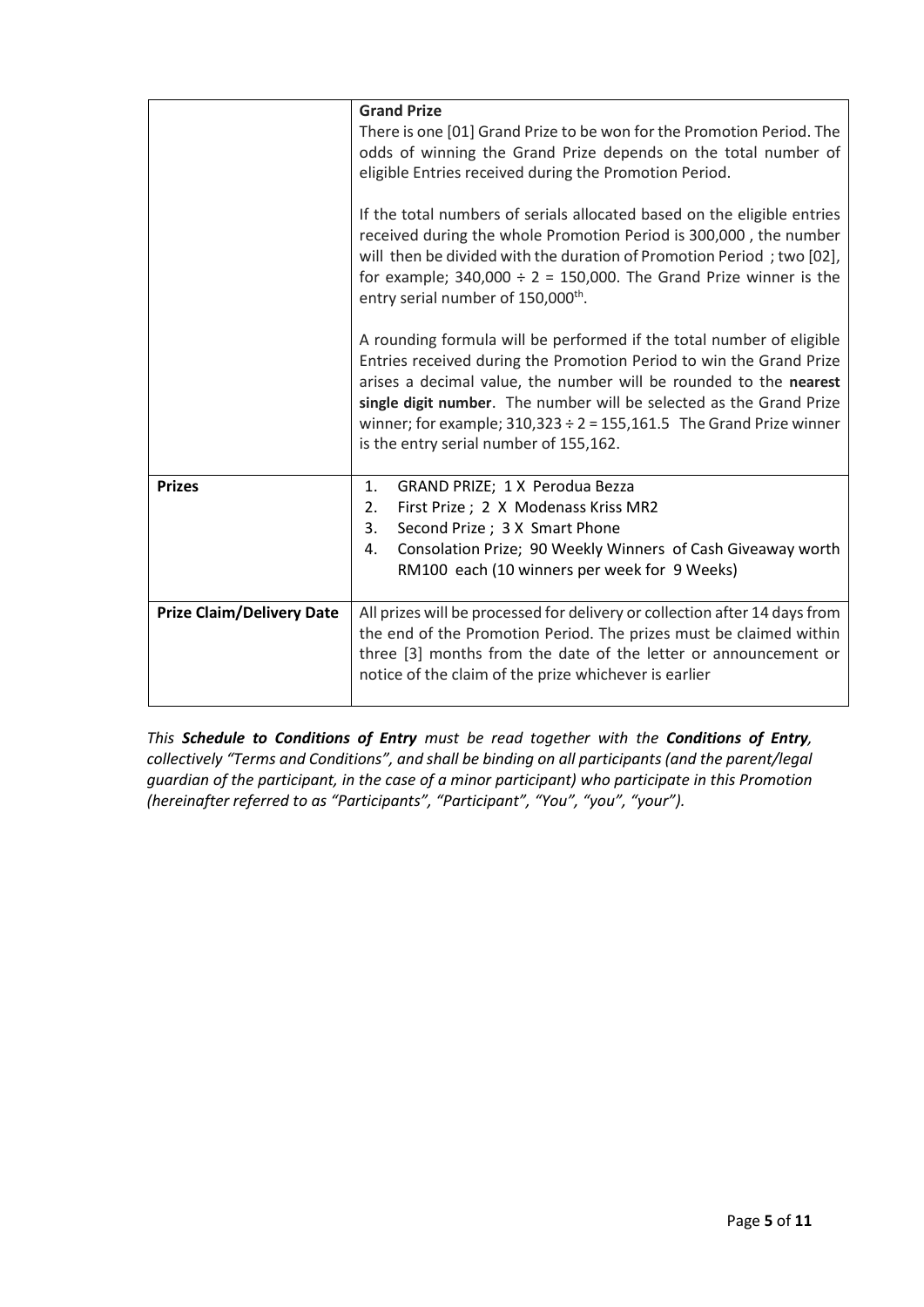## **B: Conditions of Entry**

## **1. Introduction**

- 1.1 This Conditions of Entry are to be read together with the Schedule to Conditions of Entry. To the extent that there is any inconsistency between the Conditions of Entry and the Schedule to Conditions of Entry, the Schedule to Conditions of Entry prevails. The Conditions of Entry and the Schedule to Condition of Entry shall collectively be referred to as the "Terms and Conditions". Each capitalized term not otherwise defined herein shall have the meaning ascribed to such term in the Schedule to Conditions of Entry. Defined terms will be used singular or plural as the case may be.
- 1.2 The Organiser reserves the right in its sole discretion, without prior notice, and without any liability to any person, at any time to change the Terms and Conditions including to change the Promotion Period, make Prize substitutions, cancel, terminate or suspend the Promotion in whole or in part. In the event of any changes to the Terms and Conditions, Participants agree that their continued participation in the Promotion will constitute their acceptance of the Terms and Conditions (as changed).
- 1.3 The Organiser's decision on all matters relating to the Promotion including judging and selection of winners will be final, binding and conclusive on all Participants, and no correspondence or appeals will be entertained.

## **2. Promotion Entries**

- 2.1 By submitting an entry to the Promotion, Participants are deemed to have understood and agreed to be bound by the Terms and Conditions.
- 2.2 All costs and expenses incurred and/or arising from the participation in the Promotion, including without limitation, telecommunications, network, Short Messaging Services, postal and all such other charges and out-of-pocket expenses as may be incurred by a Participant during or in connection with the Promotion shall be borne by the Participant.
- 2.3 Proof of submission of an entry is not proof of receipt, and the Organiser shall not be liable for any delay, lost, damaged and/or non-receipt of submissions. The Organiser is not responsible for any error, omission, interruption, deletion, defect, delay in operation or transmission, communications line failure, theft or destruction, unauthorized access to, or alteration of, user or member communications, or any problems or technical malfunction of our telecommunications network or lines, computer online systems, servers or providers, computer equipment, software, failure of e-mail or players on account of technical problems or traffic congestion on the Internet.

## **3. Eligibility**

- 3.1 Where the eligibility age prescribed in the Schedule to Conditions of Entry is below the age of eighteen (18), Participants are required to obtain the written consent (in such form as may be prescribed by the Organiser), from their parents/legal guardians before participating in the Promotion and submitting any personal information.
- 3.2 The Organiser may require a Participant to provide proof of eligibility to participate in the Promotion including without limitation, identification documents, and the written consent of parents/legal guardians in the case of Participants below the age of eighteen (18) years.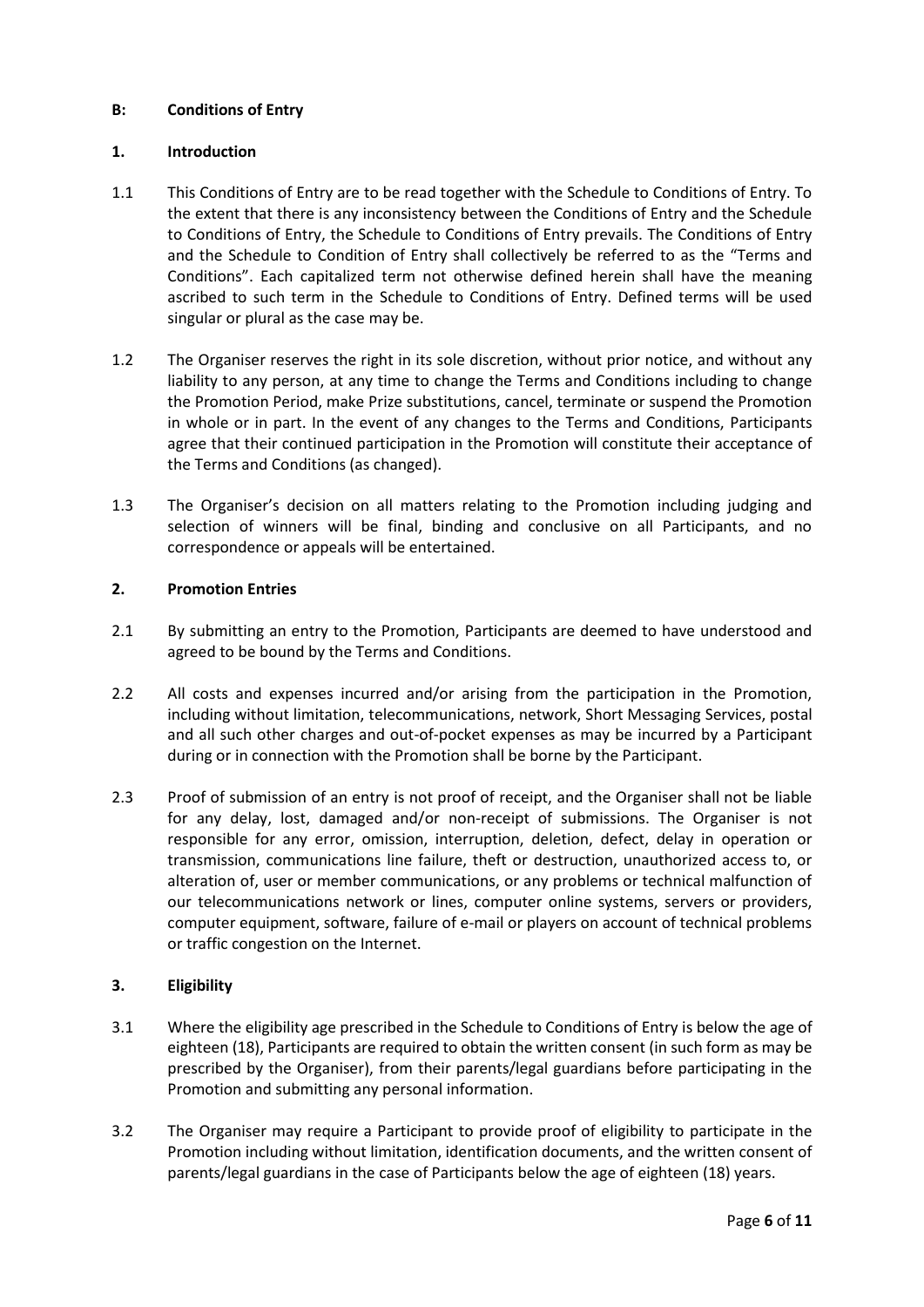# **4. Ineligibility**

The following groups of persons shall not be eligible to participate in the Promotion:

- (a) Employees of the Organiser and its group of companies and their immediate family members (spouse, children, parents, siblings, and their spouses); and
- (b) Employees of the Organiser's agencies associated with the Promotion and their immediate families (spouse, children, parents, siblings, and their spouses).

## **5. Disqualification**

- 5.1 The following entries will be disqualified:
	- (b) unclear, incomplete, duplicate, copies, illegible or incorrect entries; and/or
	- (b) entries that violate the Terms and Conditions, any applicable laws and/or regulations.
- 5.2 In addition, the Organiser reserves the right to disqualify any Participant that:
	- (a) undermines, has or attempted to undermine the operation of the Promotion by fraud, cheating or deception; and/or
	- (b) are not eligible or unable to provide proof of eligibility to participate in the Promotion for verification by Organiser when requested.
- 5.3 In the event of a disqualification after a Prize has been awarded, the Organiser reserves the right to demand for the return of the Prize or payment of its value from the disqualified Participant.

## **6. Prizes**

- 6.1 The Organiser, its agents, sponsors and representatives shall have no liability to any Participant who defaults in collecting the Prizes in accordance with the Prize Claim/Delivery Date in any respect whatsoever. The Organiser reserves the right to determine how uncollected Prizes will be dealt with.
- 6.2 Prizes are strictly not transferable, assignable, exchangeable or redeemable by the Participant in any other form or manner other than that specified by the Organiser.
- 6.3 Any additional costs not specifically stated in the Schedule to Conditions of Entry in relation to a Prize shall be the responsibility of the Winner.
- 6.4 All Prizes must be taken according to the terms and conditions of the Organiser, its agent. sponsor or third party providing the Prizes.

## (a) **Tickets to an Event**:

The Organiser is not liable for any cancellation or re-scheduling that may prevent a Prize fulfilment. Tickets can only be used on the date(s) specified on the ticket.

# (b) **Travel/Holiday Prizes**:

If travel is offered as a Prize, flights and accommodation are subject to availability at time of booking. The Prize must be taken in accordance with the dates and destinations specified by the Organiser, its agent or sponsors. Additional spending money, meals, taxes, valid passports, visas, transport to & from departure point additional transfers, insurance & all other ancillary costs not specifically stated in the Schedule to Conditions of Entry are the responsibility of the Winner.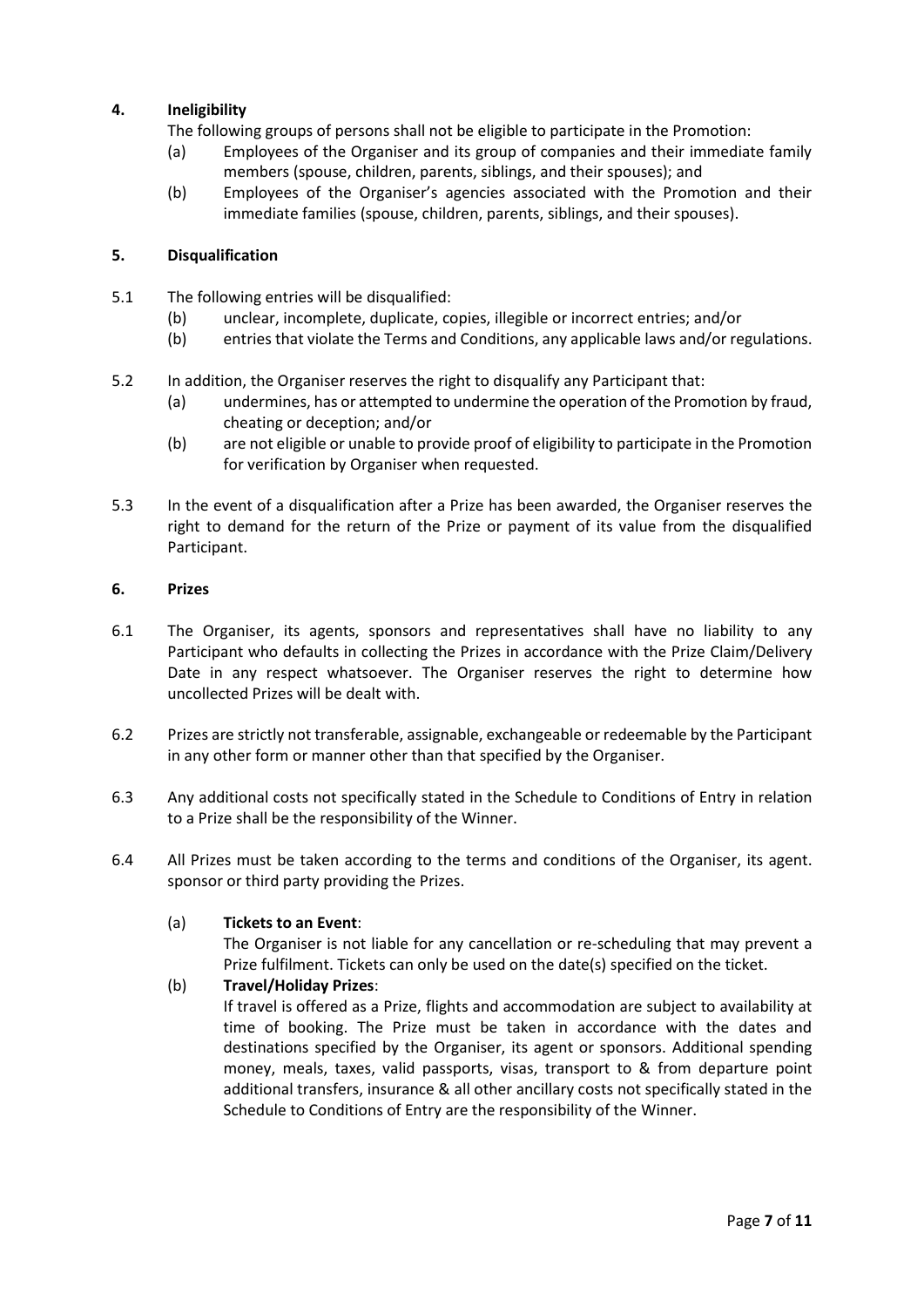- 6.5 Prize(s) are given out on an "as it is" basis. The Prize shall be used/taken entirely at the risk of the Participants and the Organiser excludes all warranties and liabilities in connection with the Prize to the fullest extent permitted by law.
- 6.6 Prizes must be claimed in person unless the Organiser prescribes other modes of collection.
- 6.7 Where a Participant is under the age of 18 years of age and is declared a Prize winner, the Participant must be accompanied by their parent/legal guardian throughout the Prize fulfilment.

## **7. Publicity**

The Organiser may use a Participant's entry including without limitation, photos, drawings, text, and any other content or information submitted for purposes of the Promotion (collectively the "Materials"), and the Participant's name, and/or likeness, for advertising, publicity and promotion of any goods or services of the Organiser, for an unlimited time throughout the world without compensation, and in any media. The Participant shall do all things necessary to give effect to this if requested by the Organiser.

#### **8. Intellectual Property Rights**

The Participant agrees that all intellectual property rights in any contents and/or materials submitted, made or created by the Participant in connection with the Promotion and any derivative works arising therefrom will perpetually and unconditionally be vested in, assigned to and owned by the Organiser. The Organiser has the right to use and modify such materials or works in any way it deems fit without compensation to the Participant and the Participant waives all rights he or she may have in such materials or works.

#### **9. Indemnity**

Each Participant agrees to indemnify, release and hold harmless each of the Organiser, its holding, subsidiary or related companies as defined in the Companies Act 2016 ("Nestlé Malaysia Group"), directors, officers, employees, agents, sponsors and/or representatives against any and all losses, rights, claims, actions and damages (including special, indirect and consequential damages) arising from or incurred as a result of the Participant's participation in the Promotion, acceptance of any Prize, and/or the use of the Participant's entry and/or likeness in connection with the Promotion or violation of the Terms and Conditions.

#### **10. Limitation of Liability**

- 10.1 The Participant's participation in the Promotion shall be at the Participant's own risk.
- 10.2 The Organiser, Nestlé Malaysia Group, its, directors, officers, employees, agents, sponsors and/or representatives shall not be liable to any Participant in respect of any loss or damage whatsoever which is suffered, including but not limited to indirect or consequential loss, or for personal injury suffered or sustained by the Participant arising out of or in connection with the participation by the Participant in the Promotion, as well as the redemption and/or utilisation of any Prize won.

#### **11. General**

11.1 The Organiser, its agents, sponsors and/or representatives shall not be liable to perform any of their obligations in respect of the Promotion and the Terms and Conditions where they are unable to do so as a result of circumstances beyond their control and shall not be liable to compensate the Participants in any manner whatsoever in such circumstances.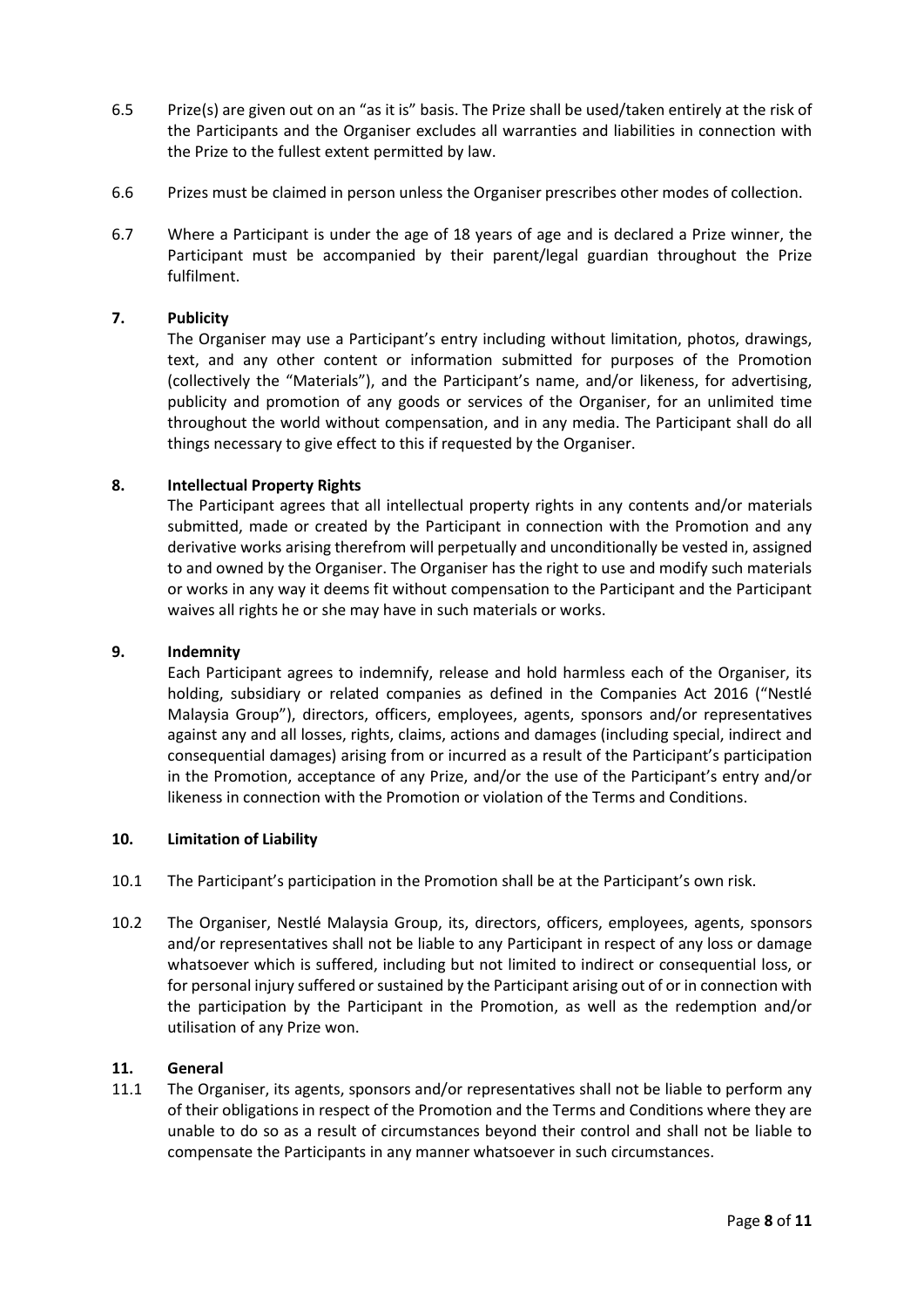- 11.2 Any names, trademarks or logos used and or reproduced in any materials (including marketing and promotional materials) in connection with this Promotion, in particular that relates to the Prize, are the properties of their respective owners. This Promotion and the Organiser are not affiliated with, or endorsed or sponsored by, the relevant owners, unless otherwise communicated, and such owners are not part of the Organiser's group of companies.
- 11.3 The Participants shall not be entitled to assign any of the rights or sub-contract any of the obligations herein. The Organiser shall be entitled to assign or sub-license the whole or any part of its rights hereunder to any third party as may be determined by the Organiser.
- 11.4 The invalidity, illegality or unenforceability of any terms hereunder shall not affect or impair the continuation in force of the remainder of the Terms and Conditions of the Promotion.
- 11.5 Where the Terms and Conditions of the Promotion is prepared in English and any other language(s) in the event of any inconsistency between the English language and the other language(s), the English language version shall prevail and govern in all respects.
- 11.6 The Terms and Conditions of the Promotion shall be construed, governed and interpreted in accordance the laws of Malaysia.

## **12. Privacy Notice**

- 12.1 By participating in the **Peraduan Sertai & Menang**, you consent for Nestlé Products Sdn. Bhd. and any of its holding, subsidiary or related companies as defined in the Companies Act 2016 ("Nestlé Malaysia Group") and service providers, agents and contractors who provide administrative and business support to us and act on our behalf ("Authorised Third Parties") (collectively "Organiser", "us", "we" or "our") to process your personal information provided in the Promotion Form for purposes of the **Peraduan Sertai & Menang.** This includes disclosing your name to the general public when you become a winner in a contest or participate in our events by publishing your name, photographs and other personal information without compensation for advertising and publicity purposes.
- 12.2 The Organiser may also use your personal information for purposes of contacting and sending to you marketing and promotional information or materials about our products, services, samples, any promotions, events or contests organised by the Organiser. Please indicate your option on the form if you agree to the use of your personal information for this purpose.
- 12.3 In the event that you agree to share and disclose personal information of a person whom you intend to refer to the Organiser, you acknowledge that you have obtained the consent of that person to share and disclose his/her personal information to us and to being contacted by us.
- 12.4 In respect of minors or individuals not legally competent to give consent, you confirm that they have appointed you to act for them and, to consent on their behalf to the processing of their personal information in accordance with this privacy notice.
- 12.5 At times the Organiser may retain Authorised Third Parties to process your personal information. All such Authorised Third Parties are contractually bound to take reasonable measures to keep information secure and not to use your personal information in any way other than that which is specified here and in our privacy policy at [http://www.nestle.com.my/info/privacy\\_policy.](http://www.nestle.com.my/info/privacy_policy)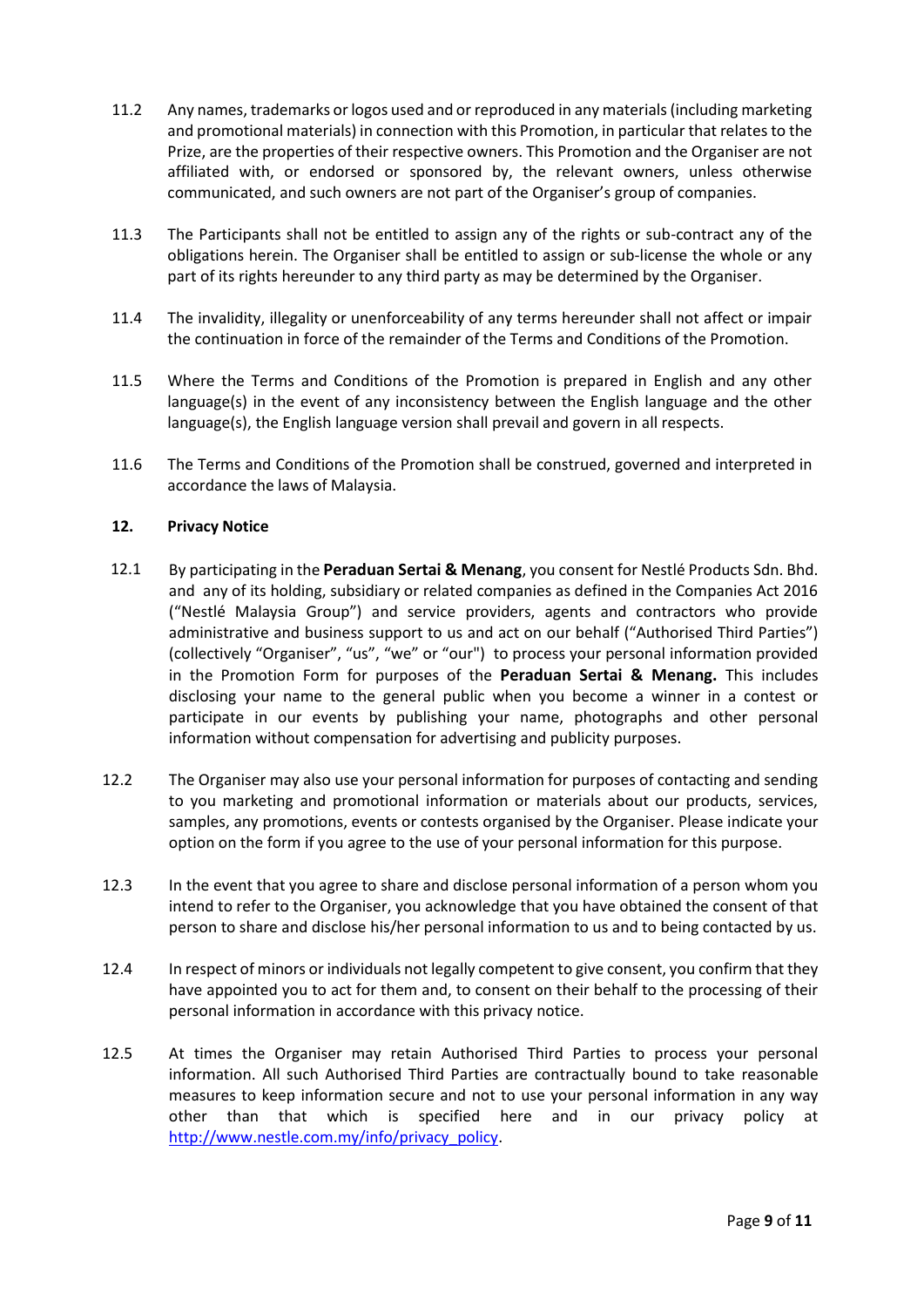- 12.6 The Organiser is a global company and your personal information may be transferred across borders. The Organiser will ensure that the country your data is transferred to has a similar or equivalent personal information protection laws in place, as set out in our privacy policy at [http://www.nestle.com.my/info/privacy\\_policy.](http://www.nestle.com.my/info/privacy_policy)
- 12.7 To the extent that the applicable law allows, you have the right to request for access to, request for a copy of, request to update or correct, your personal information held by us.

All your written requests or queries should be addressed to:

Contact: Personal Data Protection Officer

- Address: Nestlé Products Sdn. Bhd., 22-1, 22nd Floor, Menara Surian, No. 1, Jalan PJU 7/3, Mutiara Damansara 47810, Petaling Jaya, Selangor; or
- Web Form : [https://www.nestle.com.my/contactus;](https://www.nestle.com.my/contactus) or
- Call us : 1-800-88-3433
- 12.8 Please note the Organiser requires your personal information in order to process your participation in the **Peraduan Sertai & Menang**, without which we will not be able to process your application.
- 12.9 For a more detailed description of our privacy practices, please refer to our Privacy Policy at [http://www.nestle.com.my/info/privacy\\_policy.](http://www.nestle.com.my/info/privacy_policy) We reserve the right to update and amend this privacy notice or our privacy policy from time to time.

#### **Notis Privasi**

- 12.10 Dengan menyertai **Peraduan Sertai & Menang,** anda telah bersetuju untuk Nestlé Products Sdn. Bhd. dan mana-mana syarikat pegangan, subsidiari atau berkaitannya sebagaimana yang ditakrifkan dalam Akta Syarikat 2016 ("Kumpulan Nestlé Malaysia") dan pembekal-pembekal perkhidmatan, ejen-ejen dan kontraktor-kontraktor yang memberikan sokongan pentadbiran dan perniagaan kepada kami dan bertindak bagi pihak kami ("Pihak-Pihak Ketiga Lantikan") (secara kolektif "Penganjur" atau "kami") memproses maklumat peribadi anda yang dikemukakan dalam Borang Penyertaan bagi tujuan **Peraduan Sertai & Menang.** Ini termasuk mendedahkan nama anda kepada masyarakat umum apabila anda menjadi pemenang dalam sesuatu pertandingan atau menyertai acara kami dengan menerbitkan nama, gambar-gambar dan lain-lain maklumat peribadi anda tanpa pampasan untuk tujuan pengiklanan dan publisiti.
- 12.11 Penganjur juga boleh menggunakan maklumat peribadi anda bagi tujuan menghubungi dan menghantar maklumat atau bahan-bahan pemasaran dan promosi mengenai produk kami, perkhidmatan, sampel, apa-apa promosi, acara atau pertandingan yang dianjurkan oleh Penganjur. Sila nyatakan pilihan anda pada borang sekiranya anda bersetuju kepada penggunaan maklumat peribadi anda bagi tujuan ini.
- 12.12 Sekiranya anda bersetuju untuk berkongsi dan mendedahkan maklumat peribadi seseorang yang anda berhasrat untuk merujuk kepada Penganjur, anda mengakui bahawa anda telah mendapatkan persetujuan daripada individu tersebut untuk berkongsi dan mendedahkan maklumat peribadinya kepada kami dan untuk dihubungi oleh kami.
- 12.13 Berkenaan dengan golongan bawah umur atau individu-individu yang tidak layak di bawah undang-undang untuk memberi kebenaran, anda mengesahkan bahawa mereka telah melantik